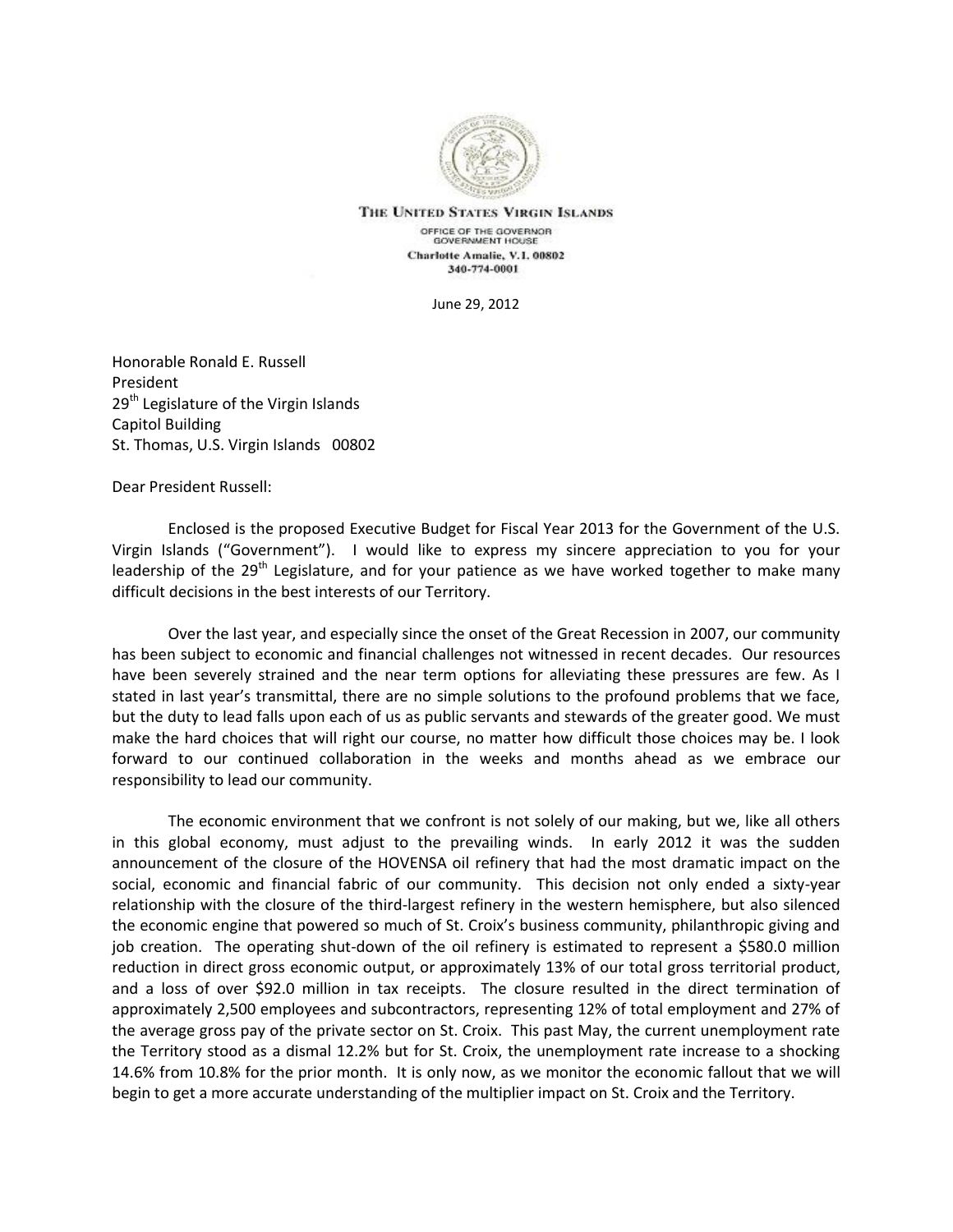Needless to say, this one corporate decision has been devastating and it requires us to further refine our expectations, especially as we navigate our way forward. This decision came upon us as the economy was beginning to stabilize and signs of sustained local economic activity were appearing. We had replaced the lost revenues by accessing the capital markets to provide the financial resources needed to sustain Government operations and to initiate capital projects to maintain a vibrant private sector. We had implemented targeted tax increases, assured judicious spending of the stimulus funds across many social and community programs to support our economy, and imposed a policy of limited hiring to reduce our employment numbers. The passage and approval of the Virgin Islands Economic Stability Act of 2011 had a tremendous impact, as it reduced our annual General Fund payroll costs by approximately \$26.3 million with the implementation of the 8% salary reduction measure and resulted in the early retirement of 324 General Fund employees, which further accounts for an additional annual savings of approximately \$16 million. Unfortunately, in spite of the aforementioned well intended initiatives, the reduction in overall revenues still required the elimination of 571 General Fund positions during the second and third quarters of FY 2012, which realized a net savings of \$28.8 million. Not since the Cyril King administration has the government had to resort to balancing its financial affairs by impacting its hardworking and committed workforce. However as entrusted leaders, placed into the position by the power of the ballot, that tough decision had to be made to preserve the critical services we offer to our citizens.

The challenges of our current environment are not only to manage for the near term—the next twelve months—but more importantly to begin to restructure public sector operations, so that costs are in line with our reduced financial resources, critical services continue to be provided, and we begin to transform our economic platform to achieve and drive growth. We must manage these interwoven events within a complex global economy. The U.S. faces a jobless recovery as unemployment hovers around 8.2%, the European community is struggling with austerity policies and with uncertainty surrounding the strength of its currency union, and even certain emerging economies (Brazil, Russia, India and China) that have signaled strong growth now are showing evidence of slowing. There is simply no denying that the economic ramifications of events in the larger world are and will continue to be felt in the U.S. Virgin Islands and will drive our tourism traffic, manufacturing activity, submission of new economic development applications, and prospects to obtain financing for private sector projects or support for construction activity. Our charge is to execute on the needed changes that will put us on the right path for long-term growth as we manage through the next twelve months of activity.

The General Fund operating budget for FY2013 is based on a net revenue projection of \$695.8 million. This revenue projection reflects the anticipated reduction and leveling in our core revenue streams due primarily to the changes to corporate income and gross receipts tax income. The impact of the national recession on our core revenue streams remains severe, as projected total net revenues are still \$100.0 million below pre-crisis levels. On a positive note, revenues attributable to real property taxes continue to rise, as do individual income taxes as a result of our specific focus on the collection of past due obligations. The projected total resources available in the FY 2013 budget is \$849.6 million, down for the third year in a row, and down \$25 million from FY 2012.

This budget reflects revenues available for appropriations of \$695.8 million, 2.4% below FY2012 levels, representing \$17.0 million in operating funds that are not available to the departments and agencies for the provision of services in FY2013. During this challenging budgeting process we havecontinued our policy of not filling General Fund supported positions unless deemed absolutely critical, eliminated programs and services that could no longer be justified in this economic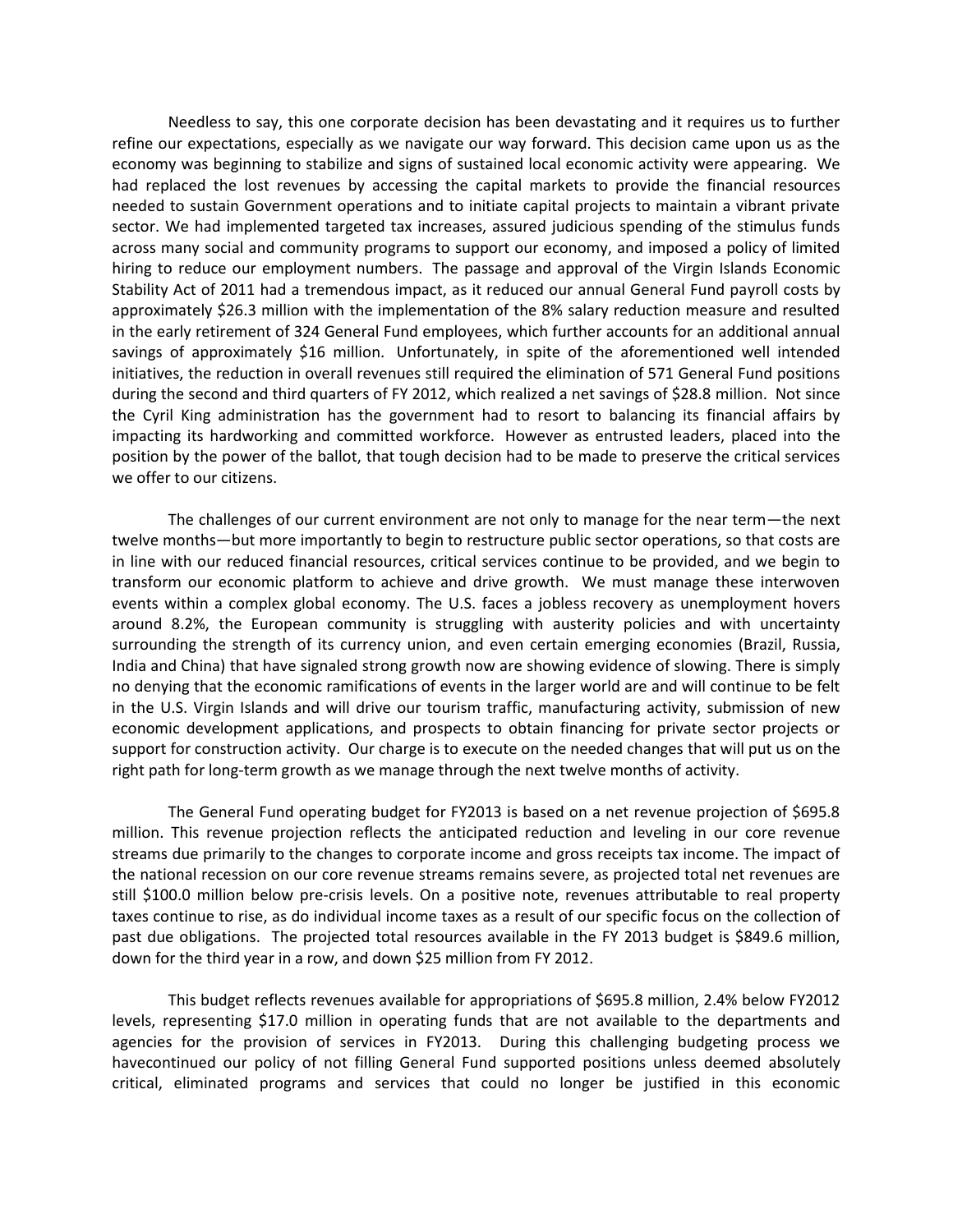environment, and streamlined processes whenever possible and shifted costs to achieve more equity and efficiency.

The revenue pressures that we confront are not unexpected given the economic factors and the external forces that impact our local economy. As such, we will continue to be vigilant in the spending of public funds, to seek operational efficiencies in our departments and agencies, and to make structural adjustments that will result in long-term savings. Within the mix, we must also ensure that capital project activity be initiated either directly by the public sector or by facilitating rather than hindering private sector investment.

Some of the key elements in the foundation of the FY2013 Budget include:

- We plan to streamline the eligibility process of the Women, Infants and Children unit within the Department of Health through the eligibility platform in the Department of Human Services to avoid duplication of resources and to better serve the customer;
- The transfer of the Medical Assistance Program from the Department of Health to the Department of Human Services to achieve synergy with their collective missions as we implement the MMIS. This will enable us to improve service delivery to the client who are frequently beneficiaries of more than one of our social service programs and take advantage of over \$300 million in federal funding available to the U.S. Virgin Islands.
- Increased funding to the East End Health and Frederiksted Health Center to expand their clinic services since the Department of Health closed its dental, dermatology and eye clinics;
- Legislation to *(i)* revise provisions of the career incentive program to be a one-time bonus instead of a recurring payment and to *(ii)* eliminate the payment of a 'night differential';
- Funding for additional staff and operating costs to open the Charles Wesley Turnbull Regional Library;
- Increased funding to cover the higher health insurance premiums for the increasing number of retirees;
- Transfer of the Bureau of Economic Research to the Virgin Islands Economic Development Authority;
- Shifting the funding of the Office of Collective Bargaining to the Union Arbitration Fund, similar to that of the Public Employees Relations Board and the Labor Management Committee;
- Commenced discussions with the U.S. Department of Homeland Security, Customs and Border Patrol, on the cost elements in the collections of customs duty and the need to revise the process for cost savings;
- Increase in the Workmen Compensation premiums to effectuate certain program reforms and additional funding to cover the Government's share of increased employer contributions;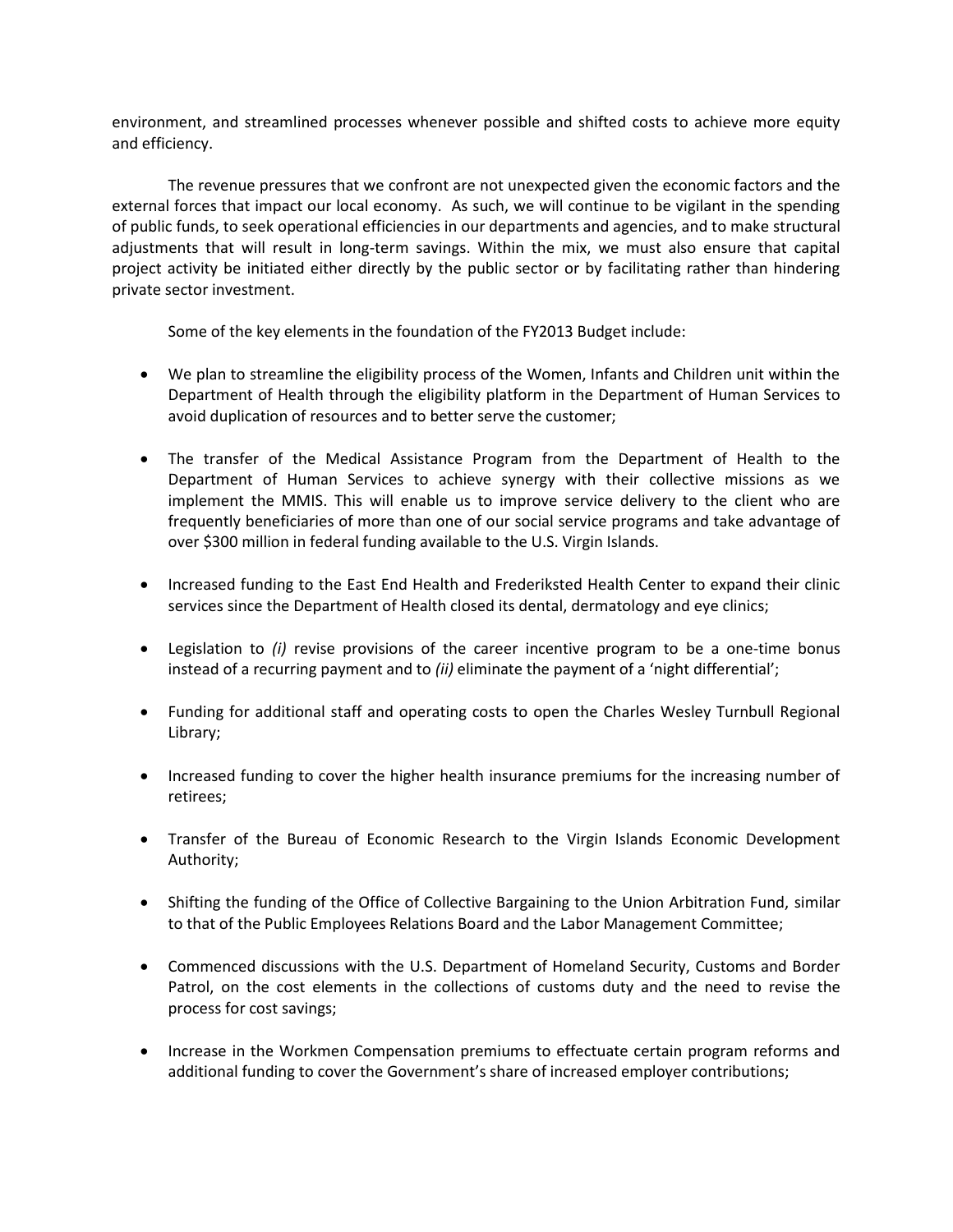- Re-instate the 8% salary reduction, which was enabled by the Virgin Islands Economic Stability Act of 2011, effective in July 2013;
- Re-allocate the cost-share health insurance premiums of active employees and retirees to a 60/40 split instead of the current 65/35 split;
- Institute the operating policy that the cost of the employer share of health insurance is capped;
- Increased funding to the Special Revenue Collection Task Force to concentrate on businesses and individuals that are under-reporting and not reporting tax obligations;
- Progress made on a memorandum of agreement between Fire Service and the Department of Health to streamline our first responder requirements, while funding EMT trainees to reduce the overtime costs in both agencies;
- Funds to cover the *(i)* Excessive Force Consent Decree correction plan of the Police Department, *(ii)* the Golden Grove Correctional Institution (USDOJ) and the Criminal Justice Complex (ACLU) consent decrees of the Bureau of Correction and *(iii)* the required Third Party Fiduciary pursuant to the 2002 Compliance Agreement and the 2011 USED Special Conditions;
- Continued investment in early childhood education with implementation of the Quality Rating and Improvement System (QRIS) that will lead to higher standards and performance in our daycare and development centers; and
- Funding the 20% local match requirement in order to obtain \$5 million U.S. Department of Commerce/USEDA federal grant to establish a revolving loan fund to assist small business.

In addition to the above, we have allocated funding to expand the MAP program to serve more of the population in need of medical services and consistent with Healthcare Reform, to school maintenance and repair, to road repairs and striping, to mental health operations, and to provide additional legal services to handle increased caseloads.

Faced with the reality of diminished core revenues for the third budget year, we took extreme care to craft the leanest possible budget for FY 2013. As noted earlier, we have developed the budget by not filling General Fund supported positions, unless absolutely critical, eliminating programs and services that could no longer be justified in this economic environment, streamlining processes and shifting costs. Yet the need for working capital persists, and this need is a direct consequence of the loss of HOVENSA generated revenues, a circumstance that we could not foresee. Accordingly we have no recourse but to utilize \$60.0 million of the \$120 million we intend to borrow in FY 2012 for working capital to close the gap in the FY 2013 budget. It is my sincere belief that in subsequent years this gap will be reduced with the implementation of our growth strategies and continued focus on the collection of past due taxes. If the HOVENSA revenues were still available to the Government, even at the lower levels collected in the current years, we would not have had to borrow the full \$120 million authorized by the Legislature to augment FY 2013 revenues even with the re-instatement of the salary levels. To avoid borrowing the full \$120 million we would have to dismiss more employees, and this is a policy I do not endorse.